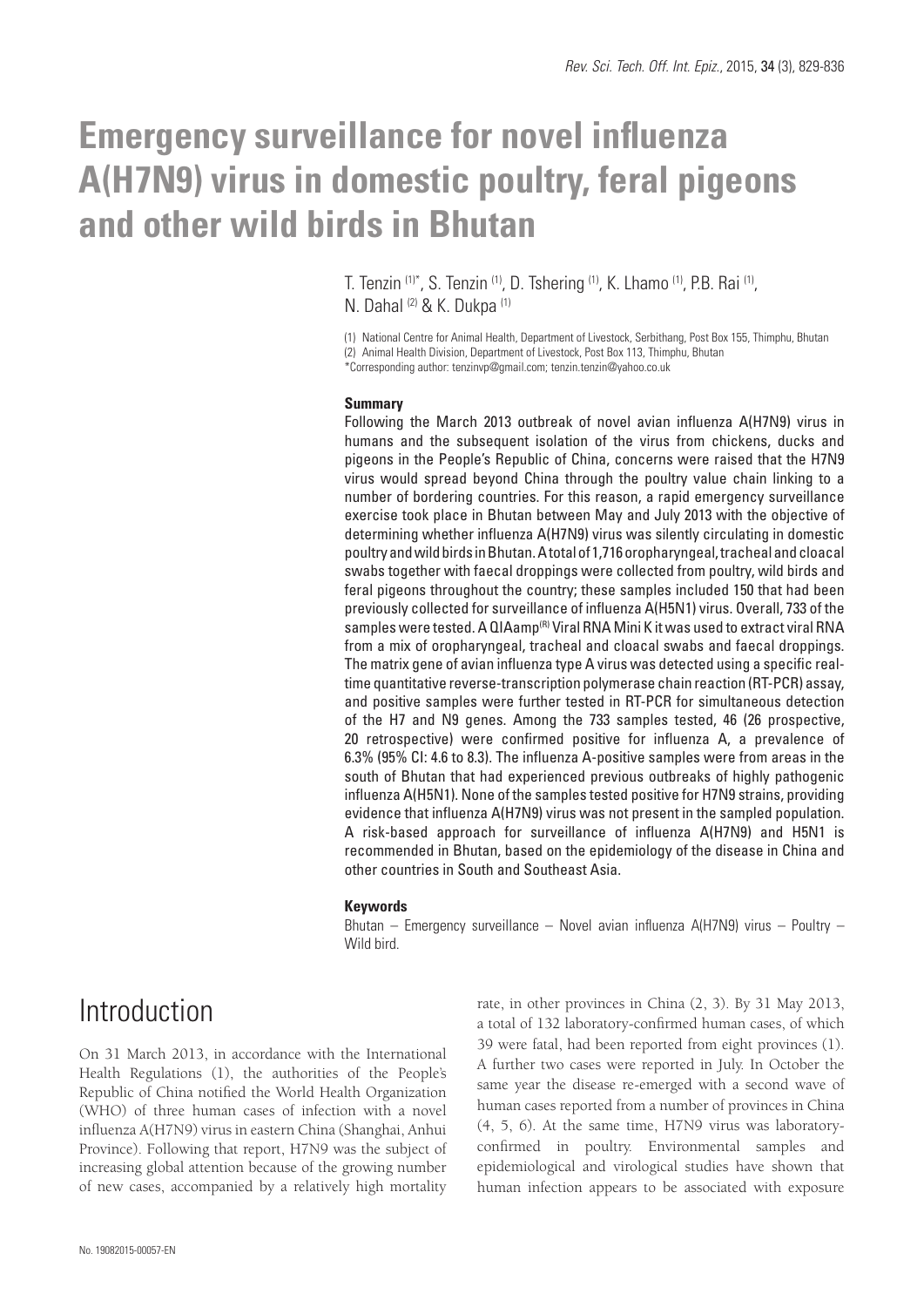to live poultry or contaminated environments, including markets where live poultry are sold (1, 7, 8, 9, 10). Thus, the human H7N9 virus has been identified as the product of reassortment of viruses of avian origin (10). Another important feature of this novel influenza virus is that it shows low pathogenicity in wild birds and domestic poultry, infection resulting only in subclinical or mild disease. This is important, because potentially there could be a silent widespread epizootic in China and its neighbouring countries (2). The emergence and discovery of this novel influenza A(H7N9) virus in humans and poultry is of major public health significance and raises many global public health concerns (1, 2, 3, 11).

As an immediate first step, the Food and Agriculture Organization of the United Nations (FAO) initiated and funded emergency surveillance in China and other highrisk countries in South and Southeast Asia with the explicit aim of determining how widely the virus had spread outside the infected provinces/municipalities in China and how far it had spread in neighbouring at-risk countries (12). The information from these studies was expected to be used to strengthen future medium- to longterm surveillance strategies in the region and to monitor incursion and spread of the virus into uninfected areas (12). Bhutan, with other countries in Southeast (China, Vietnam, Cambodia, the Lao People's Democratic Republic (Lao PDR), Indonesia, Myanmar) and South (Bangladesh, Nepal) Asia, was considered to be at high risk for the spread of this novel influenza A(H7N9) virus because of its geographical proximity to China, the presence of bird migration pathways and the possibility that spread might occur from neighbouring countries through trade in poultry and/or poultry products (12).

Possible scenarios for the introduction of this novel avian influenza H7N9 virus into Bhutan are:

– imported human cases

– detection of cases in migratory birds but not in poultry or humans

– detection of cases in migratory birds and poultry but not in humans

– detection of cases in migratory birds, poultry and humans.

It was concluded, therefore, that there was a definite risk of incursion of virus into Bhutan and, for this reason, guidelines for surveillance and contingency plans for each of the possible scenarios of introduction were developed.

In February 2010, Bhutan experienced its first outbreak of the highly pathogenic avian influenza (H5N1) virus in backyard poultry farms in the south-west of the country, close to the Indian state of West Bengal (13, 14). Up to January 2014, at least seven district-level outbreaks were reported in six districts of Bhutan. All the outbreaks were quickly controlled through stamping-out procedures and no human cases of H5N1 were reported, but the outbreaks had a serious economic impact on poultry farmers and on the government (14). The emergence of novel influenza A(H7N9) virus in China heightened public health concern in Bhutan and emergency surveillance was recommended.

The main objective of the emergency surveillance programme was to determine whether H7N9 virus was circulating in domestic poultry and wild birds, including feral pigeons, in Bhutan, and how widely the virus had spread outside the current infection foci in China. The information would be used to strengthen Bhutan's capacity for laboratory and clinical surveillance.

# Materials and methods

Between May and July 2013, a total of 1,716 oropharyngeal, tracheal and cloacal samples from domestic poultry in backyards and commercial farms, together with fresh faecal droppings of feral pigeons and other wild birds, were collected from carefully selected high-risk villages in 15 districts of Bhutan (Fig. 1, Table I). A risk-based surveillance approach was adopted by selecting villages/ sites that were known to have had outbreaks of highly pathogenic avian influenza (HPAI) (H5N1), and to have a relatively high density of poultry with increased human activity, and/or were habitat areas for migratory birds. The surveillance strategy was designed to provide 95% confidence that infection would be detected at a prevalence of 0.04% in an estimated poultry population of 0.2 million using a test with 100% sensitivity and specificity. To fulfil these requirements 1,490 samples were needed. To allow for any damage and wastage of samples during shipment to the laboratory or at the time of processing, a total of 1,716 samples were collected by the sampling team. The 82 selected villages/sites had similar poultry populations and an average of 21 samples was collected at each one. Systematic random sampling, based on the approximate estimated poultry population in each village/site, was used until the required numbers of samples were collected. Samples from wild birds were taken randomly from sites close to or in contact with domestic poultry.

All samples were transported to the National Centre for Animal Health at Thimphu, with strict maintenance of the cold chain, and were stored at −80°C. For logistical reasons and because of time constraints, only 583 of the prospectively collected samples were tested in polymerase chain reaction (PCR) assay. To determine whether the novel virus had already been circulating silently in the poultry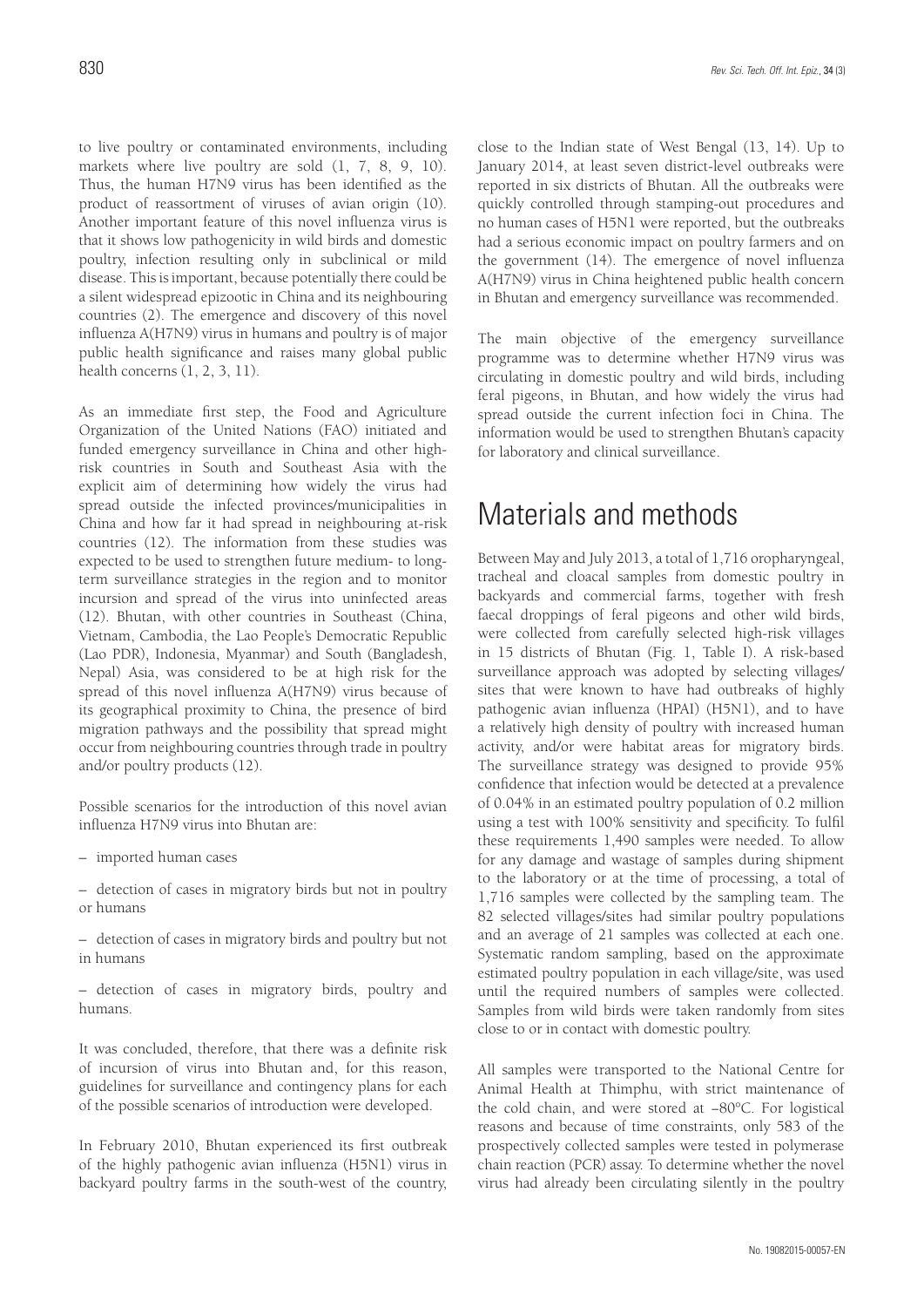| <b>Table I</b>                                                                            |  |
|-------------------------------------------------------------------------------------------|--|
| <b>Overall prevalence of influenza A virus in poultry and wild bird species in Bhutan</b> |  |

|                                  | <b>Number of samples tested</b> |                        |                | <b>Number of influenza A positives</b> |                |                | % Prevalence |                 |
|----------------------------------|---------------------------------|------------------------|----------------|----------------------------------------|----------------|----------------|--------------|-----------------|
| <b>District</b>                  | Wild birds <sup>(a)</sup>       | Poultry <sup>(b)</sup> | <b>Total</b>   | <b>Wild birds</b>                      | <b>Poultry</b> | <b>Total</b>   | (95% CI)(c)  |                 |
| Prospectively collected samples: |                                 |                        |                |                                        |                |                |              |                 |
| Chukha                           | 93                              | 75                     | 168            | 11                                     | 5              | $16\,$         | 9.5          | $(5.9 - 15)$    |
| Dagana                           | 21                              | 14                     | 35             | $\mathbf 0$                            | $\mathbf{1}$   | $\mathbf{1}$   | 2.8          | $(0.5 - 15)$    |
| Samtse                           | 36                              | 43                     | 79             | $\overline{2}$                         | $\overline{2}$ | $\overline{4}$ | 5.1          | $(1.9 - 12.3)$  |
| Sarpang                          | 45                              | 32                     | 77             | 5                                      | 0              | 5              | 6.5          | $(2.8 - 14.3)$  |
| Haa                              | $\,6\,$                         | 16                     | 22             |                                        |                |                |              |                 |
| Paro                             | 15                              | 15                     | 30             |                                        |                |                |              |                 |
| Punakha                          | $\overline{2}$                  | 3                      | 5              |                                        |                |                |              |                 |
| Samdrup Jongkhar                 | 23                              | 6                      | 29             |                                        |                |                |              |                 |
| Bumthang                         | 12                              | 5                      | 17             |                                        |                |                |              |                 |
| Thimphu                          | 38                              | $10$                   | 48             |                                        |                |                |              |                 |
| Trashigang                       | 4                               | $\overline{7}$         | 11             |                                        |                |                |              |                 |
| Trashiyangtse                    | $\overline{2}$                  | 6                      | $\, 8$         |                                        |                |                |              |                 |
| Trongsa                          | 9                               | $\mathsf g$            | 18             |                                        |                |                |              |                 |
| Tsirang                          | 11                              | 16                     | 27             |                                        |                |                |              |                 |
| Wangdue                          | $\overline{2}$                  | $\overline{7}$         | 9              |                                        |                |                |              |                 |
| <b>Total</b>                     | 319                             | 264                    | 583            | 18                                     | 8              | 26             | 4.5          | $(3.1 - 6.5)$   |
| Retrospective samples:           |                                 |                        |                |                                        |                |                |              |                 |
| Chukha                           | 27                              | 28                     | 55             | 6                                      | $\overline{4}$ | $10$           | 18.2         | $(10.2 - 30.3)$ |
| Samtse                           | 15                              | 17                     | 32             | $\mathbf 0$                            | 5              | $\mathbf 5$    | 15.6         | $(6.9 - 31.7)$  |
| Sarpang                          | 15                              | 15                     | $30\,$         | $\mathbf{1}$                           | $\overline{4}$ | 5              | 16.6         | $(7.3 - 33.6)$  |
| Dagana                           | 4                               | $\overline{2}$         | 6              |                                        |                |                |              |                 |
| Punakha                          | 3                               | $\mathbf{1}$           | $\overline{4}$ |                                        |                |                |              |                 |
| Samdrup Jongkhar                 | 11                              | $\mathbf{1}$           | 12             |                                        |                |                |              |                 |
| Bumthang                         | $\overline{2}$                  | $\mathbb O$            | $\overline{2}$ |                                        |                |                |              |                 |
| Thimphu                          | $\mathbb O$                     | $\overline{2}$         | $\overline{2}$ |                                        |                |                |              |                 |
| Trashiyangtse                    | 1                               | $\mathbb O$            | $\mathbf{1}$   |                                        |                |                |              |                 |
| Tsirang                          | 4                               | $\mathbf{1}$           | 5              |                                        |                |                |              |                 |
| Wangdue                          | 1                               | $\mathbb O$            | $\mathbf{1}$   |                                        |                |                |              |                 |
| <b>Total</b>                     | 83                              | 67                     | 150            | $\bf 7$                                | 13             | ${\bf 20}$     | 13.3         | $(8.8 - 19.7)$  |

a) Includes crows, feral pigeons and other wild birds b) Includes chickens, ducks and geese c) Influenza A-positive samples per 100 samples tested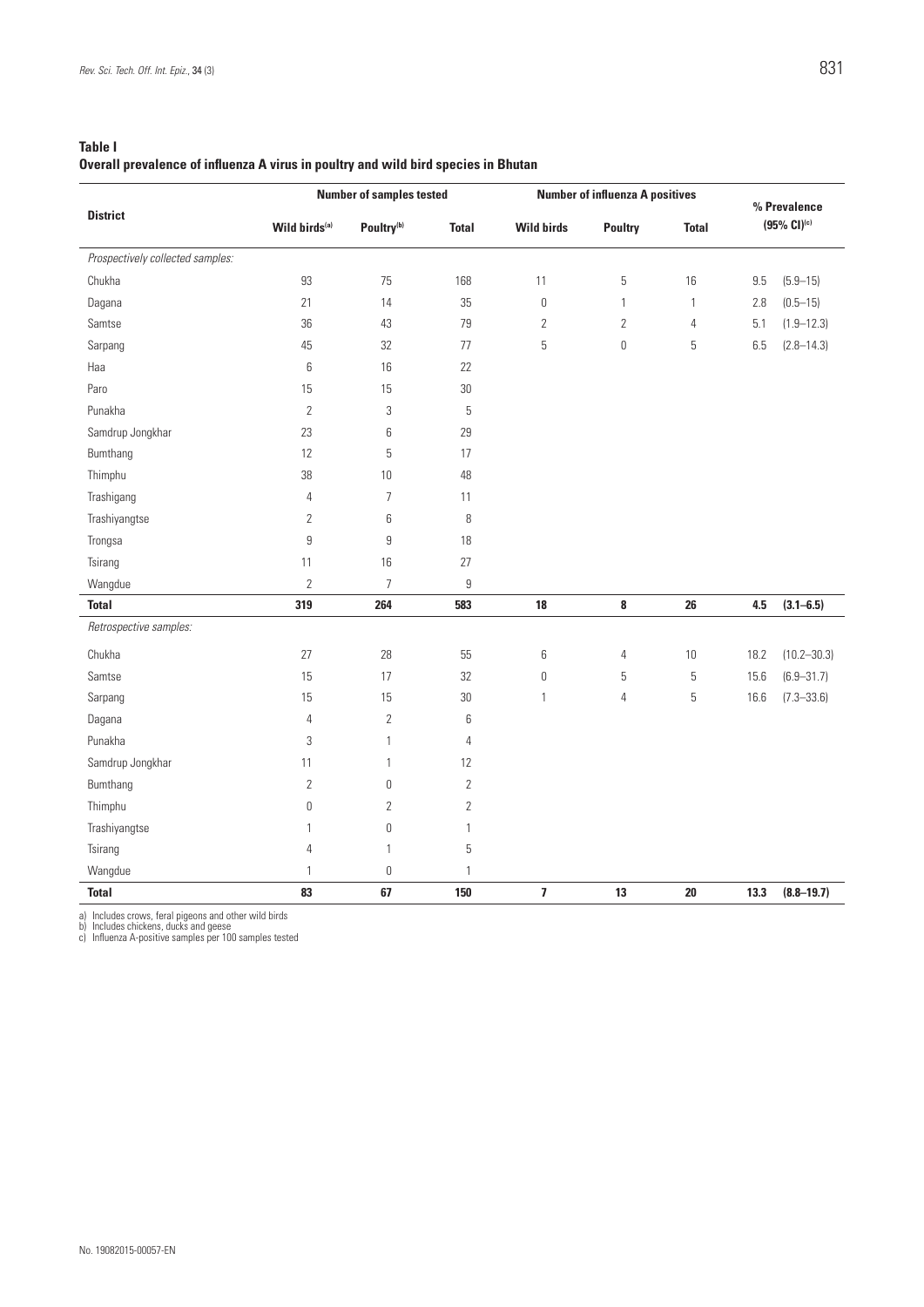

#### **Fig. 1**

**Influenza A(H7N9) emergency surveillance sampling sites, A(H5N1) outbreak areas (February 2010 to January 2013) and areas of avian influenza A virus-positive poultry and wild birds in Bhutan** 

and wild bird population prior to the first report of the first outbreak in China (Table I), a further 150 stored samples previously collected from poultry and wild birds between January and May 2013 for HPAI (H5N1) surveillance were tested for avian influenza virus and strain H7N9. Thus, a total of 733 samples (583 prospective, 150 retrospective) were tested on the assumption that they might be influenza positive, based on details of when, where and from which species they were collected.

The RNA was extracted from a mix of oropharyngeal, tracheal and cloacal swabs and faecal droppings using a QIAamp® Viral RNA Mini Kit (Qiagen, GmbH, Hilden, Germany) according to the manufacturer's instructions. A manual centrifugation method was used. Samples were amplified using a Superscript® III Platinum® One-step quantitative reverse-transcription PCR (qRT-PCR) Kit (Invitrogen, Carlsbad, California, USA) in a Bio-Rad IQ<sup>TM</sup>5 multiplex real-time PCR system for the detection of type A avian influenza viruses by targeting the matrix gene. Primers and probes were supplied by the Australian Animal Health Laboratory (AAHL) of the Commonwealth Scientific and Industrial Research Organisation (CSIRO) in Geelong, Australia: forward primer 5'-AGATGAGYCTTCTAACCGAGGTCG-3', reverse primer<br>5'-TGCAAANACATCYTCAAGTCTCTG-3' and probe 5'-TGCAAANACATCYTCAAGTCTCTG-3'

5′-FAM-TTTGTATTCACGCTCACCGTGCCCA-BHQ1-3′. Samples that tested positive for avian influenza virus were used for further H7 subtype identification in a Superscript® III Platinum® One-step qRT-PCR Kit and an FLI H7 real-time RT-PCR kit (AAHL, CSIRO): forward primer 5′- AYAGAATACAGATWGACCCAGT -3′, reverse primer 5'- TAGTGCACYGCATGTTTCCA -3' and probe 5′-FAM-TGGTTTAGCTTCGGGGCATCATG-BHQ1-3′. Since none of the samples tested positive for the H7 strain, no further testing was carried out to identify N9 strains.

### Results and discussion

Of the 733 samples tested, 46 (6.3%, 95% CI 4.6 to 8.3) were positive for influenza type A virus: 26 of 583 prospectively collected samples (4.5%, 95% CI 2.9 to 6.5); 20 of 150 retrospectively collected samples (13.3%, 95% CI 8.3 to 20). None of the samples tested positive for the H7 strain, indicating that the novel avian influenza A(H7N9) virus was not circulating in the sampled population in Bhutan in July 2013 (Table I).

Similar surveillance findings have been reported in Southeast (Vietnam, Cambodia, Lao PDR, Myanmar, Indonesia) and South (Bangladesh, Nepal) Asian countries where influenza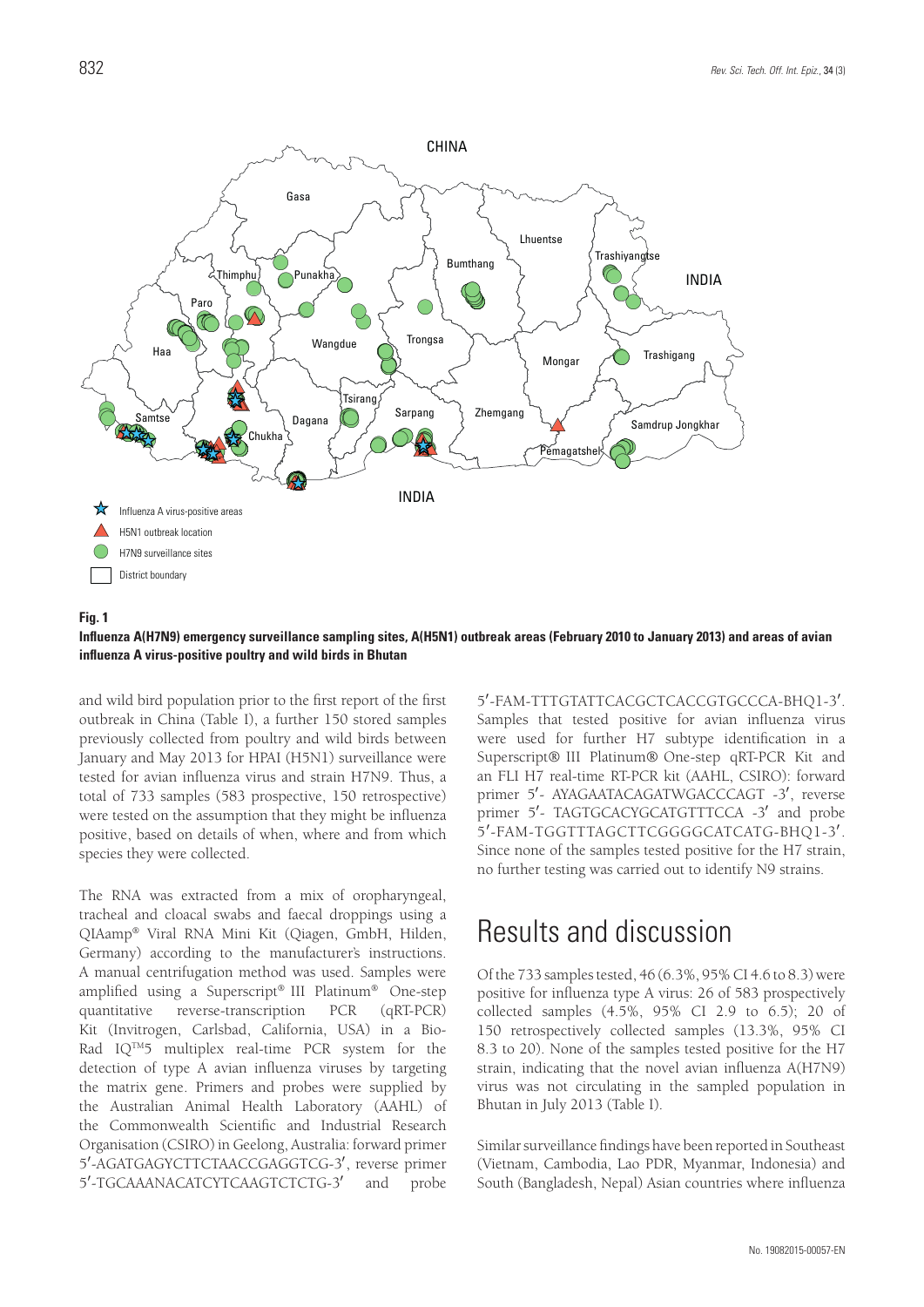A has been detected but not the novel H7N9 strains (FAO, unpublished reports). This provides some reassurance that A(H7N9) virus is not circulating in poultry and wild birds beyond China, although imported human cases have been reported in Malaysia, Hong Kong and Chinese Taipei (15, 16, 17). Nevertheless, vigilance and targeted surveillance are recommended, particularly during the winter, as previous outbreaks of A(H5N1) in Bhutan have occurred between December and February (13, 14) and because there were reports of a second wave of A(H7N9) human cases in China after October 2013 (5). The FAO and WHO have also warned of a rising number of human cases and have called on countries neighbouring China to exercise increased vigilance and strengthen preparedness for A(H7N9) and other avian influenza viruses, such as A(H5N1) (11). Although Bhutan has been carrying out surveillance for H5N1 virus in domestic poultry, water fowl, and wild and migratory birds following outbreaks in Bhutan and neighbouring countries, there was no testing for influenza A(H7N9) prior to the present study, which was the first emergency surveillance study on novel influenza A(H7N9) virus in Bhutan. With the establishment and strengthening of laboratory diagnostic facilities in Bhutan, it is expected that surveillance and preparedness for avian influenza incursions will be enhanced.

The influenza A-positive samples in this study, both prospectively and retrospectively collected, were from the four districts in the south of Bhutan (Samtse, Chukha, Sarpang, Dagana) that had reported outbreaks of influenza A(H5N1) between February 2010 and January 2013 (Fig. 1). This could be an indication of the establishment and adaptation of the virus to the local environmental conditions in these high-risk areas. Chukha district (Fig. 1, Table I) reported the highest prevalence of influenza A and also reported outbreaks of HPAI (H5N1) for the four consecutive years 2010 to 2013 (12, 13). Influenza A viruses were detected in all bird species tested (poultry, feral pigeons, wild birds). Risk-based surveillance is recommended in this area of Bhutan to detect circulating influenza A(H7N9) virus and other influenza strains in poultry and wild birds and, ultimately, to prevent infection in humans.

# Conclusions

Tests on 150 samples from poultry and wild birds collected between January and May 2013 and 583 samples collected between May and July 2013 were all negative for avian influenza A(H7N9). If avian influenza A(H7N9) infection was present in Bhutan at the time of sampling it is 95% certain that the prevalence of infection was below  $0.04\%$ 

Poultry in areas of Bhutan that had previously recorded outbreaks of HPAI (H5N1) tested positive for influenza A virus. In acknowledging that incursion of virus into the country could occur at any time, a risk-based approach to serological and virological surveillance for A(H7N9) is recommended in Bhutan. The disease situation in China and other countries in South and Southeast Asia should be monitored on an ongoing basis and testing for influenza A(H5N1) should be carried out, particularly during winter months.

Contingency plans for responding to any possible incursion of virus into the country should be prepared.

### Acknowledgements

The authors thank the FAO Regional Office for Asia and the Pacific in Bangkok for funding support (OSRO/GLO/302/ USA) for the emergency surveillance in Bhutan. The field veterinary officials and laboratory technicians are also acknowledged for their assistance during the emergency surveillance and sampling.

п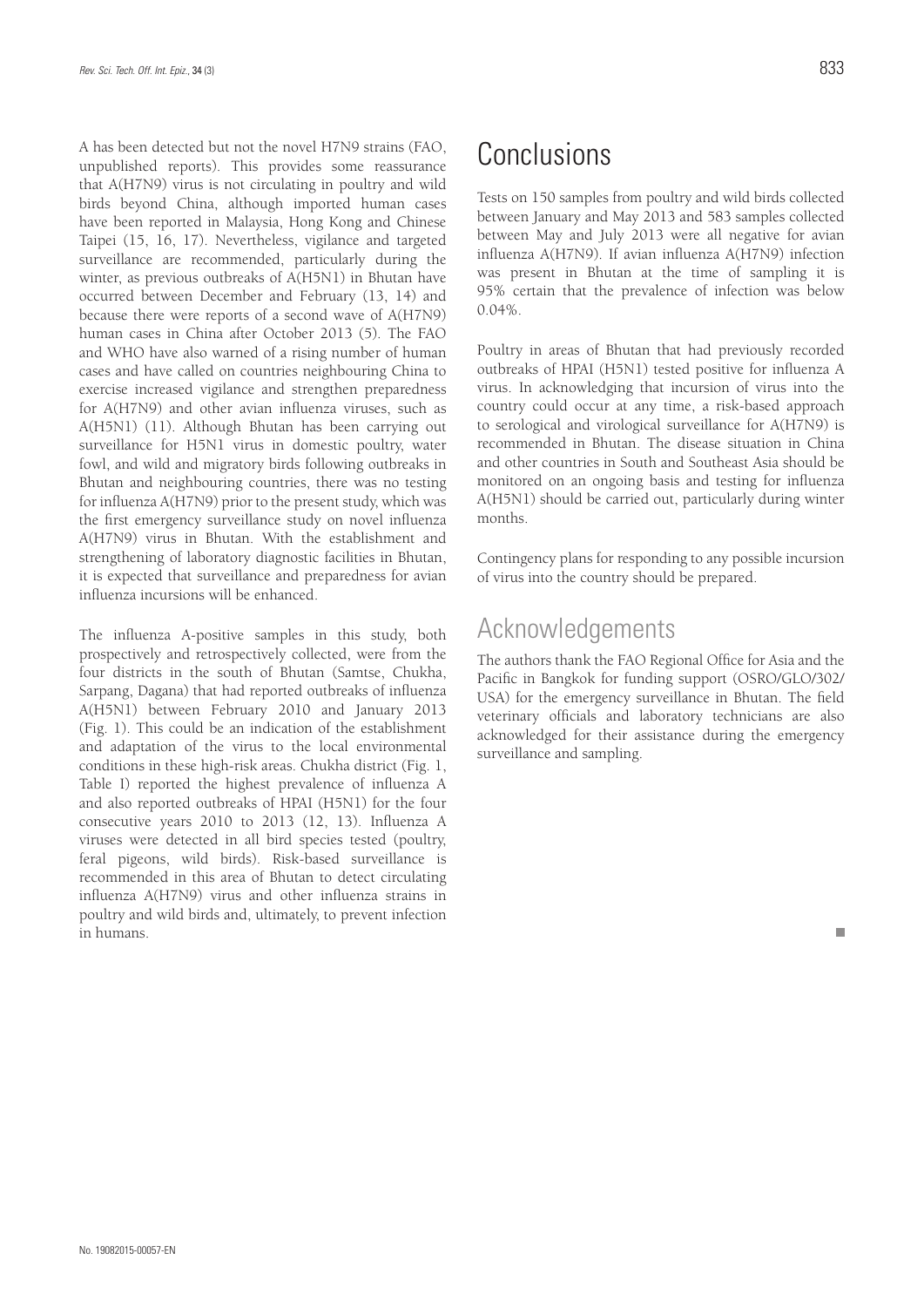## **Surveillance d'urgence d'un nouveau virus influenza A(H7N9) chez les volailles domestiques, les pigeons retournés à l'état sauvage et l'avifaune au Bhoutan**

T. Tenzin, S. Tenzin, D. Tshering, K. Lhamo, P.B. Rai, N. Dahal & K. Dukpa

### **Résumé**

La survenue en mars 2013 d'un foyer d'infection humaine dû au nouveau virus de l'influenza aviaire A(H7N9) et l'isolement ultérieur de ce virus chez des poulets, des canards et des pigeons en Chine ont fait prendre conscience du risque de propagation du virus H7N9 en dehors de la Chine via la filière de production de volailles qui a des ramifications dans plusieurs pays frontaliers. Le Bhoutan a donc décidé de conduire immédiatement un exercice de surveillance d'urgence, qui s'est déroulé de mai à juillet 2013 pour détecter une éventuelle circulation à bas bruit du virus A(H7N9) dans les populations de volailles domestiques et d'oiseaux sauvages du pays. Dans ce cadre, 1 716 écouvillons oropharyngés, trachéaux et cloacaux ont été prélevés sur des volailles, des oiseaux sauvages et des pigeons retournés à l'état sauvage dans tout le pays ; parmi ces échantillons figuraient 150 prélèvements collectés antérieurement à des fins de surveillance du virus influenza A(H5N1). En tout, 733 de ces écouvillons ont été testés. L'ARN viral présent dans un mélange d'écouvillons oropharyngés, trachéaux et cloacaux et de fèces a été extrait au moyen du kit de diagnostic QIAamp<sup>(R)</sup> Viral RNA Mini Kit. Le gène de la matrice du virus de l'influenza aviaire de type A a été détecté au moyen d'une amplification en chaîne par polymérase en temps réel couplée à une transcription inverse qRP-PCR ; les échantillons positifs à ce test ont ensuite été soumis à une nouvelle qRP-PCR visant cette fois-ci à détecter simultanément les gènes spécifiques des virus H7 et N9. Au total, la présence du virus de type A a été décelée dans 46 des 733 échantillons testés (soit 26 prélèvements prospectifs et 20 prélèvements rétrospectifs) ce qui représente une prévalence de 6,3 % (intervalle de confiance à 95 % compris entre 4,6 et 8,3). Les échantillons positifs provenaient de diverses zones méridionales du Bhoutan ayant déjà enregistré des foyers d'influenza aviaire hautement pathogène dus au virus A(H5N1) dans le passé. Aucun échantillon ne contenait la souche H7N9, ce qui démontre l'absence du virus influenza A(H7N9) dans la population prélevée. En se basant sur l'épidémiologie de la maladie en Chine et dans d'autres pays d'Asie du Sud et du Sud-Est, les auteurs préconisent d'exercer une surveillance des virus influenza A(H7N9) et H5N1 au Bhoutan, axée sur le risque.

#### **Mots-clés**

Avifaune – Bhoutan – Nouveau virus de l'influenza A(H7N9) – Surveillance d'urgence – Volailles.

 $\mathbf{r}$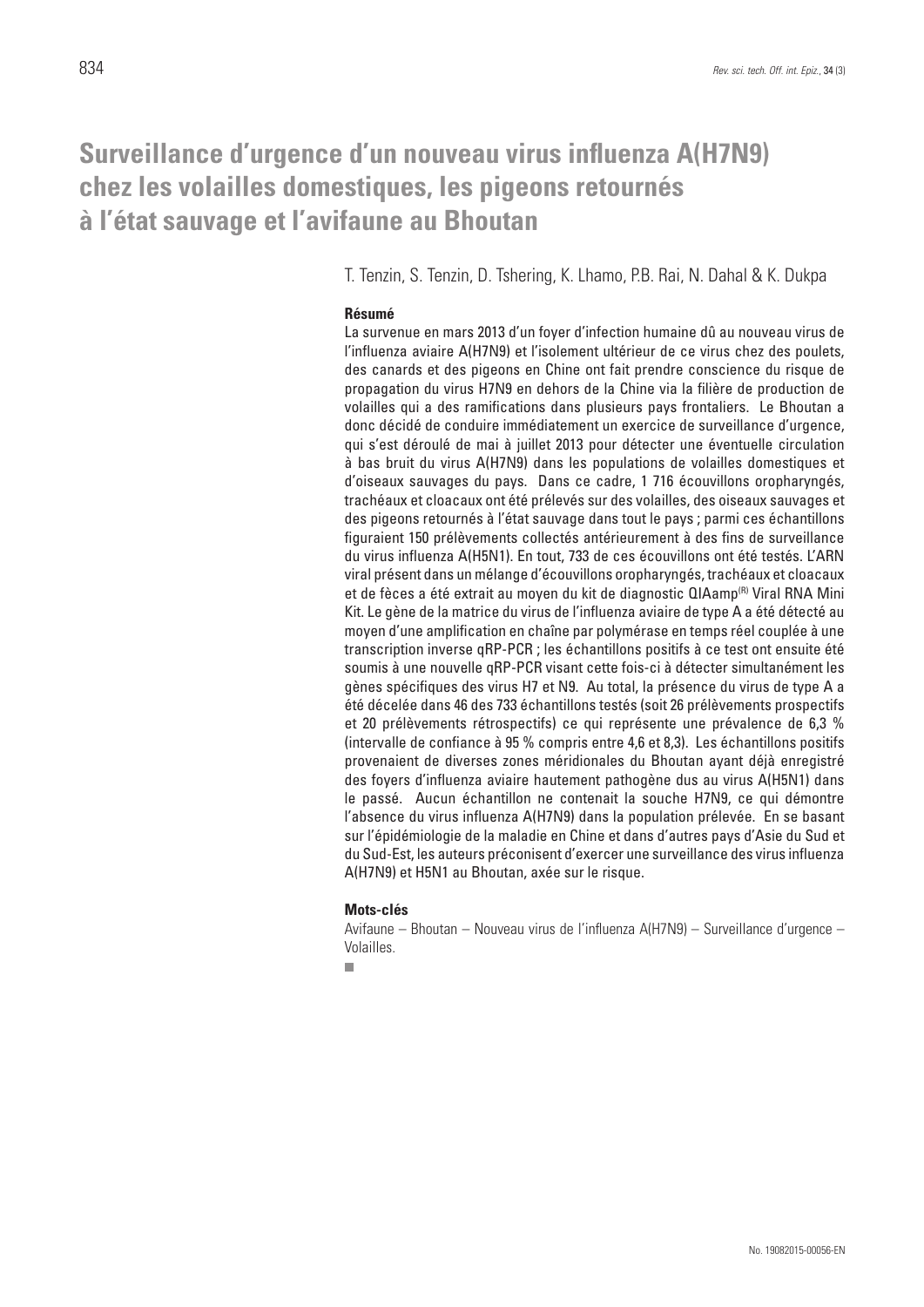# **Vigilancia de emergencia de un nuevo virus de la influenza A(H7N9) en aves de corral, palomas silvestres y otras aves salvajes de Bután**

T. Tenzin, S. Tenzin, D. Tshering, K. Lhamo, P.B. Rai, N. Dahal & K. Dukpa

### **Resumen**

A raíz del brote en seres humanos provocado en marzo de 2013 por un nuevo virus de la influenza aviar A(H7N9), y tras el subsiguiente aislamiento de ese agente en pollos, patos y palomas chinos, cundió la inquietud de que el virus H7N9 pudiera extenderse fuera del país a través de la cadena de valor de productos aviares que liga a China con una serie de países limítrofes. Por este motivo, entre mayo y julio de 2013 se instituyó en Bután un proceso de vigilancia rápida de emergencia que tenía por finalidad determinar si el virus de la influenza A(H7N9) circulaba de modo silencioso en la población de aves salvajes y de corral del país. Para ello se obtuvieron en todo el territorio nacional un total de 1.716 hisopados orofaríngeos, traqueales y cloacales, así como muestras de deyecciones, de aves de corral, aves salvajes y palomas silvestres. También se incluyeron 150 muestras extraídas anteriormente con fines de vigilancia del virus de la influenza A(H5N1). En total se analizaron 733 de esas muestras. Empleando el estuche comercial QIAamp(R) Viral RNA Mini Kit se extrajo ARN vírico de una mezcla de las muestras orofaríngeas, traqueales, cloacales y fecales. Para detectar el gen matriz del virus de la influenza aviar de tipo A se utilizó una técnica específica de reacción en cadena de la polimerasa con transcripción inversa en tiempo real qRT-PCR, y las muestras positivas se analizaron nuevamente con la técnica de qRT-PCR para la detección simultánea de los genes H7 y N9. De las 733 muestras analizadas, se confirmó la positividad para la influenza A de 46 de ellas (26 prospectivamente, 20 retrospectivamente), lo que supone una prevalencia del 6,3% (intervalo de confianza al 95%: 4,6 a 8,3). Las muestras positivas para la influenza A procedían de zonas del sur de Bután que anteriormente habían sufrido brotes de influenza altamente patógena A(H5N1). Ninguna de las muestras resultó positiva para cepas H7N9, lo que demuestra que el virus de la influenza A(H7N9) no estaba presente en la población muestreada. Atendiendo a la epidemiología de la enfermedad en China y otros países de Asia meridional y sudoriental, los autores preconizan un método basado en el grado de riesgo para vigilar la presencia en Bután de la influenza A(H7N9) y H5N1.

### **Palabras clave**

Ave de corral – Ave salvaje – Bután – Nuevo virus de la influenza aviar A(H7N9) – Vigilancia de emergencia.

ш